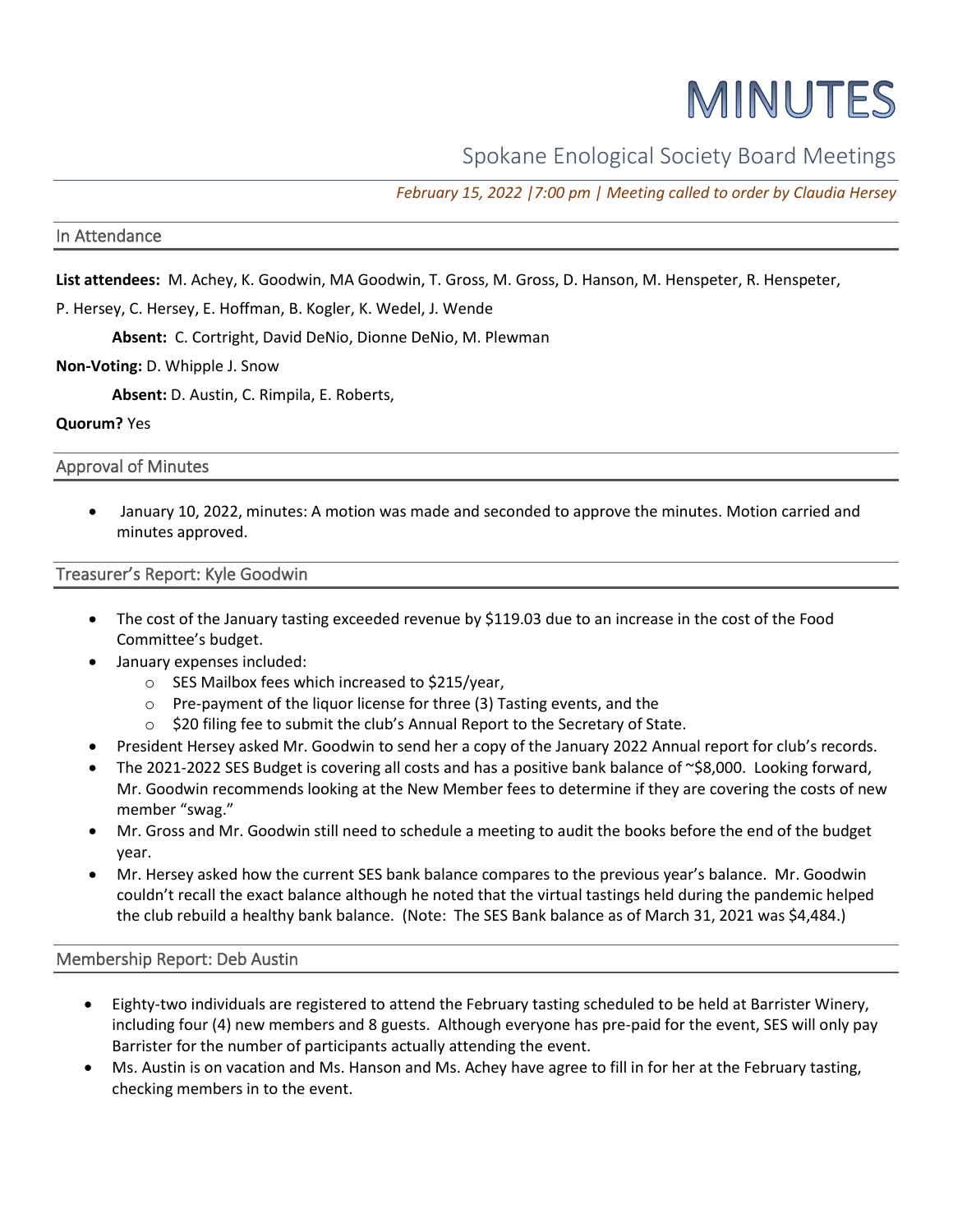## Tasting Programs Support: Paul Hersey | Dave Whipple

- Mr. Hersey and Mr. Whipple visited Arbor Crest in preparation for the March tasting. The Arbor Crest team plans to present eight (8) wines over four (4) flights at the March 21, 2022 tasting. Chris Farrington, the Arbor Crest winemaker, will introduce the wines which will include more unusual blends rather than the more typical varietals. Mr. Hersey noted that Arbor Crest has halved their production in recent years to concentrate on producing high-quality wines rather than high-quantity wine.
- Dr. Snow suggested that he would like to include a demonstration with John Allen on how to enjoy wine better at a future tasting event.

#### Special Events: Eve Roberts

- The SES Annual Board Dinner / Meeting was re-scheduled for April 4, 2022, as too many members were unavailable to meet on the original date of April 11. The dinner meeting will take place at the Spokane Club.
- The SES Anniversary Dinner is scheduled for April 22, 2022 at the Spokane Club.

Extra Special Events: Deby Hanson

• Ms. Hanson would like to schedule an event in May and she asked for recommendations. Board members suggested working with Arbor Crest, Maryhill in Kendall Yards and Townsend in Greenbluff.

Food Committee: Barb Kogler | Jody Wende

- Ms. Gross shared the food committee's plan for the February tasting at Barrister's winery. Tasters are being invited to bring their own food and food committee will provide simple snacks individually plated and presented on trays.
- March tasting plans are in development.

Glasses | Linens | Swag Bags, etc.: Dionne DeNio

No report

Membership Recognition: Dionne DeNio

No report

Education Director: Dr. Jeffrey Snow

• Dr. Snow shared that the WSU Wine Center is interested in hosting SES members and sharing more about the science of vineyards and wine making. Dr. Snow volunteered to organize a visit in April 2022 and share details with board and membership. (Note: The trip is scheduled to take place on April 6, 2022.)

#### AV & ZOOM: Terry Gross

- Mr. Gross will provide the sound system for the Anniversary Dinner at the Spokane Club.
- Mr. Gross regularly posts on the SES Facebook page and continues to write the *You Heard it Here* column for monthly Wineminder Newsletter.